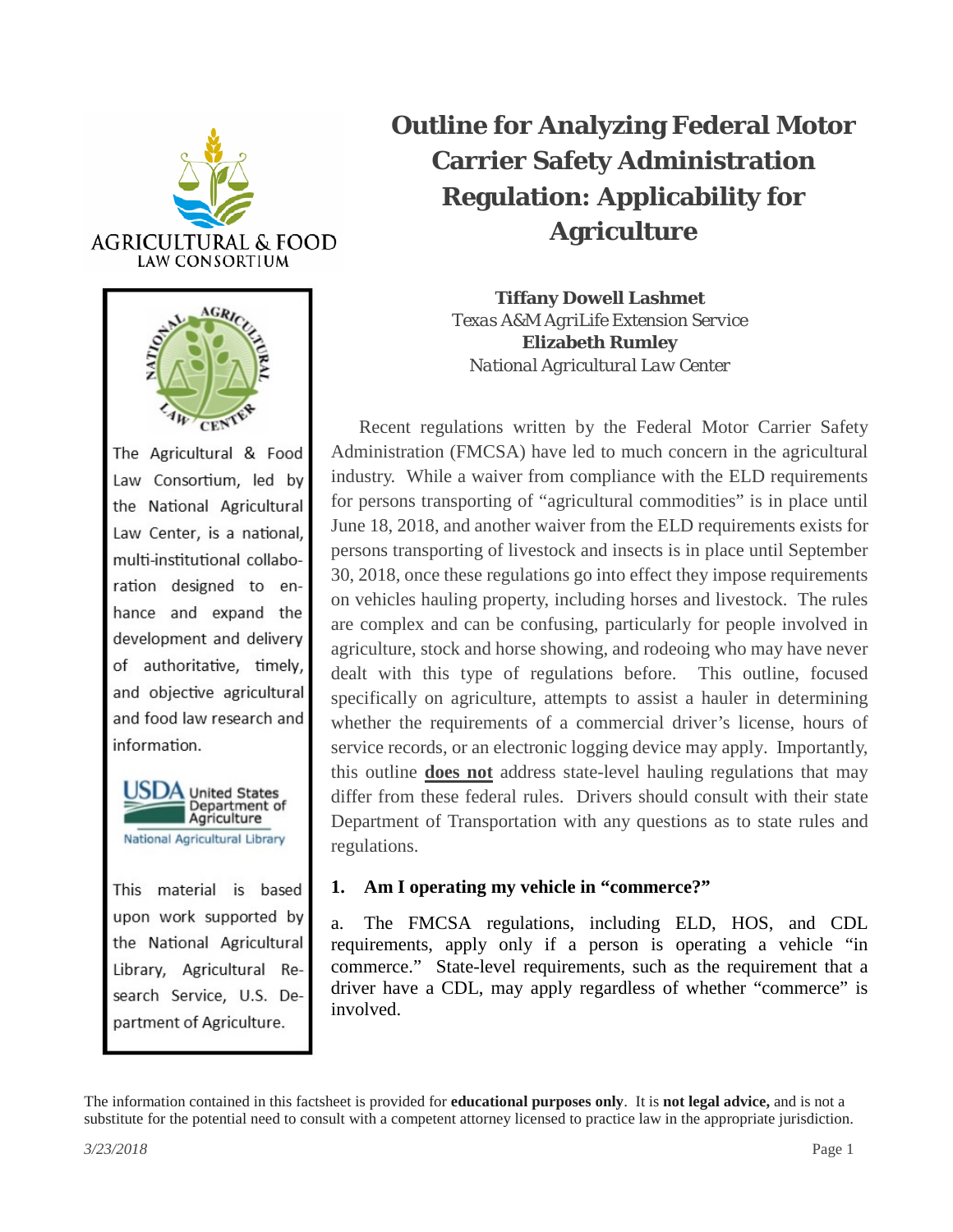- b. Under the federal regulations, the definition of "commerce" is broadly written: "commerce" is "trade, traffic, or transportation in the United States."
- c. The FMCSA guidance documents, however, articulate a more narrow definition.
	- i. FMCSA states that a vehicle is not traveling "in commerce" and, therefore, is not required to comply with FMCSA regulations if the vehicle is "non-commercial" or is "not business related." They further explain this to be a situation where a driver is not "engaged in an underlying business related to the move" and is not hauling for compensation.
	- ii. Scholarship or prize money being offered does not mean that the transportation is necessarily business related.
	- iii. Examples of this, taken from FMCSA guidance:
		- 1. Hauling horses or livestock to shows and events when the transportation in question is not business related;
		- 2. Transportation unrelated to an agricultural business, such as a cattle rancher that owns horses for personal use, unrelated to that cattle ranch.

## **2. If I am operating my vehicle in "commerce," am I operating in "interstate" or "intrastate" commerce?**

- a. Under the FMCSA regulations:
	- i. "Interstate commerce" is trade, traffic, or transportation involving the crossing of a state boundary.
	- ii. "Intrastate commerce" is trade, traffic, or transportation within a single state.
- b. If a person is engaged in interstate commerce, he or she is subject to all federal FMCSA regulations, including each of the ones outlined below.
- c. If a person is engaged in intrastate commerce, he or she is subject to the federal CDL requirements, as well as any CDL requirements specific to the state in which the person

operates. The person is not subject to the federal FMCSA requirements for ROD and ELD outlined below, but is responsible to comply with any statelevel requirements, which may or may not mirror these federal requirements. Please contact your state Department of Transportation or similar department for more information.

*Each state establishes its own CDL requirements, but minimum federal standards must be met. The below outline reflects federal standards, including the "covered farm vehicle" exception.* 

## **3. What is the "Gross Combination Weight Rating" (GCWR), "Gross Vehicle Weight Rating" (GVWR), and "Gross Vehicle Weight" (GVW) for my vehicle?**

**a.** GCWR is the value specified by the manufacturer of the power unit if displayed on the

FMVSS certification label, or the sum of the gross vehicle weight ratings (GVWR) or gross vehicle weights of the power unit and the towed unit, whichever is greater.

b. The GVWR is an amount specified by the manufacturer as the loaded weight **Example***: For a Ford F-250, the GCWR ranges between 19,500-25,700. The GVWR is 10,000. For a 11' x 6 ' x 7' bumper pull stock trailer and for a 12' x 6' x 6'6" gooseneck trailer, the GVWR is 7,000. Thus, the GCWR of 25,700 is greater than the GVWR for the pickup and trailer of 17,000. As a result, you would use the GCWR*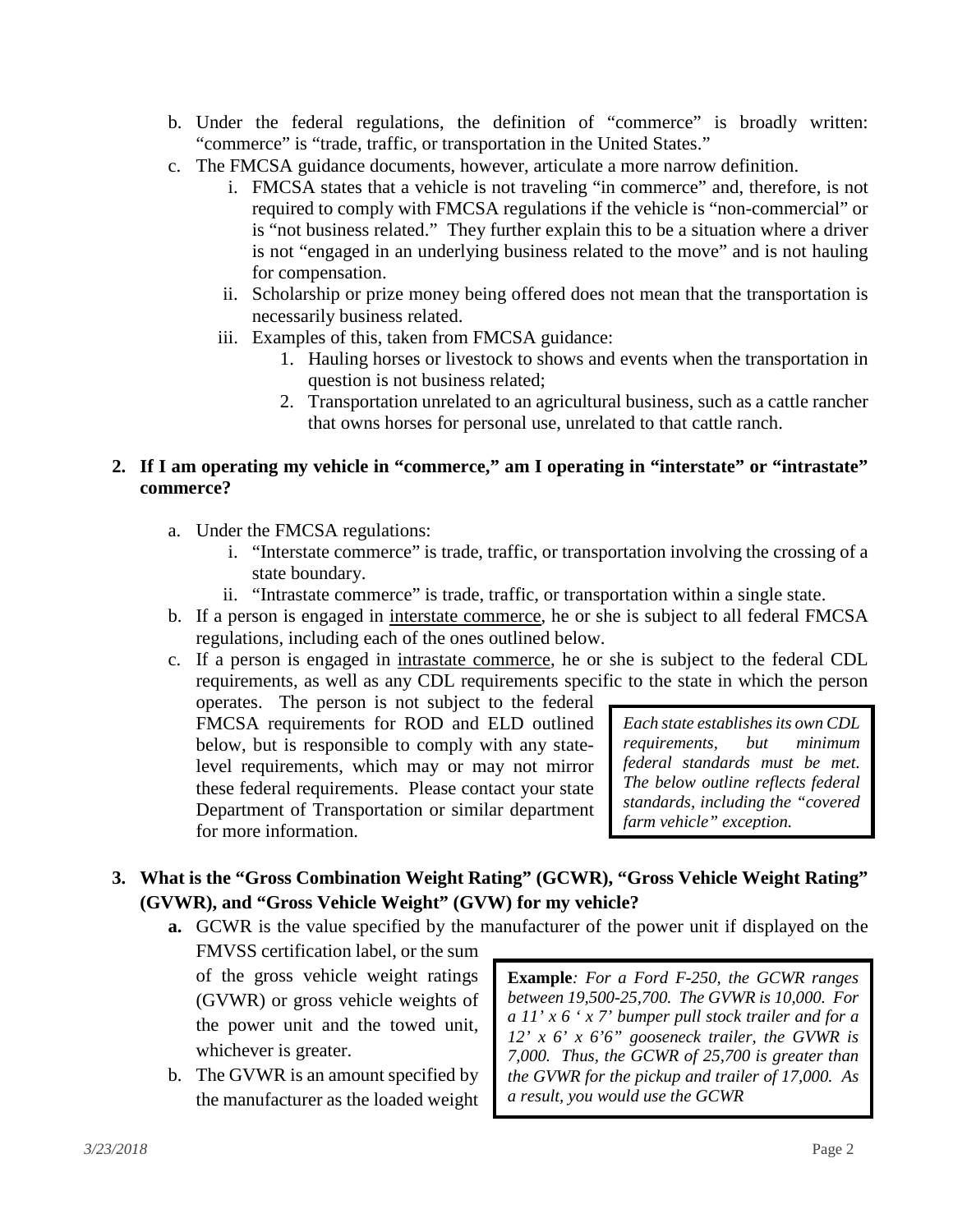of a single vehicle. This is generally printed on a sticker applied to the trailer, perhaps on the escape door or on the frame.

- c. GVW is the actual weight of the vehicle.
- d. GCW is the actual weight of the vehicle and towed unit.

## **4. Do I need a Commercial Driver's License (CDL)?**

- a. Required for operator of a "commercial motor vehicle" (CMV) in interstate, foreign, or intrastate commerce.
- b. What is a "CMV?"
	- i. A motor vehicle or combination of motor vehicles used in commerce to transport passengers or property if the vehicle is a:
		- 1. Combination Vehicle (Class A): Has a GCWR or GCW over 26,001 pounds inclusive of a towed unit with a GVWR or GCW of over 10,000 pounds;
		- 2. Heavy Straight Vehicle (Class B): Has a GVWR or GVW of more than 26,001 pounds
		- 3. Small Vehicle (Class C): Does not meet Class A or B, but is designed to transport 16 or more passengers or, regardless of size, is used to transport hazardous materials.
- c. Is the vehicle a "covered farm vehicle?"
	- i. Drivers of a "covered farm vehicle" are exempt, and not required to obtain a CDL if the vehicle is:
		- 1. Registered in a State with a license plate or other designation issued by the state that allows law enforcement officials to identify it as a farm vehicle;
		- 2. Operated by the owner or operator of a farm or ranch, or employee or family member of the farm owner;
		- 3. Used to transport agricultural commodities, livestock, machinery, or supplies to or from a farm or ranch;
		- 4. Not used in for-hire motor carrier operations;
		- 5. Traveling in-state (regardless of weight) or out-of-state and have a GVWR or GVR of less than 26,001 pounds; or if

**Note:** *A state may also waive the required knowledge and skills test and issue restricted CDLs to employees in the following farm-related service industries:*

- *Agri-chemical business*
- *Custom harvester*
- *Farm retail outlet and supplier*
- *Livestock feeders*

GVWR or GVR of over 26,001 pounds and traveling out of state within 150 air miles of the farm or ranch.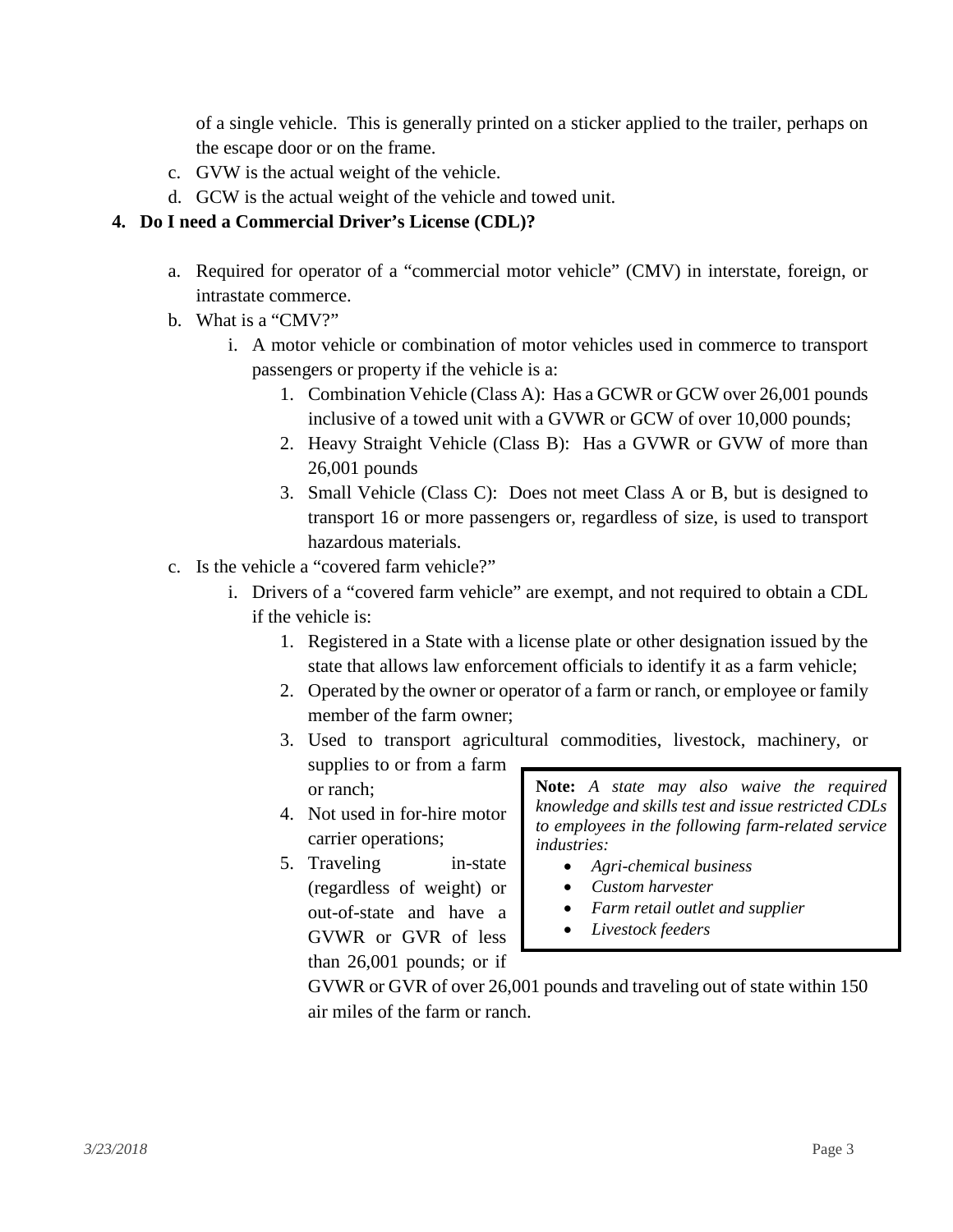#### **5. Am I required to keep paper Records of Duty Status ("RODS")?**

- a. Required for all "motor carriers," and drivers unless an identified exception applies.
	- i. A motor carrier is anyone engaged in transportation of goods or passengers, whether for compensation, in a CMV, or both.
- b. Does an exception apply?
	- i. Covered farm vehicles (as defined above) are not required to keep RODS.
	- ii. "Short-haul operations", as defined below, are not required to keep RODS.
		- 1. Driver of property-carrying commercial vehicles *for which a CDL is not required*, if::
			- a. The driver operates within a 150 air-mile radius of the location where the driver reports to and is released from work;
			- b. The driver returns to the normal work reporting location at the end of each duty tour;
			- c. The driver does not drive:
				- i. After the  $14<sup>th</sup>$  hour after coming on duty on 5 days of any period of 7 consecutive days; and
				- ii. After the  $16<sup>th</sup>$  hour after coming on duty on 2 days of any period of 7 consecutive days; and
			- d. The motor carrier that employs the driver maintains and retains for a period of 6 months accurate and true time records as required
		- 2. Driver (whether or not a CDL is required) operates within a 100 air-mile radius of the normal work reporting location;
			- a. The driver returns to the work reporting location and is released from work within 12 consecutive hours;
			- b. The driver has at least 10 consecutive hours off duty separating each 12 hours on duty;
			- c. A driver does not exceed the maximum driving time allowed in Section 395.3(a)(3) following 10 consecutive hours off duty; and
			- d. The motor carrier that employs the driver maintains and retains for a period of 6 months accurate and true time records as required
	- iii. Drivers that fall within the "agricultural operations" exemption are not required to keep RODS if:
		- 1. It is planting or harvest period as determined by each state;
			- a. Both Texas and Arkansas, for example, define this period to include the entire year from January  $1<sup>st</sup>$  through December 31 $<sup>st</sup>$ .</sup>
		- 2. And drivers are transporting:
			- a. Ag commodities from the source of the commodity to a location within 150 air miles; or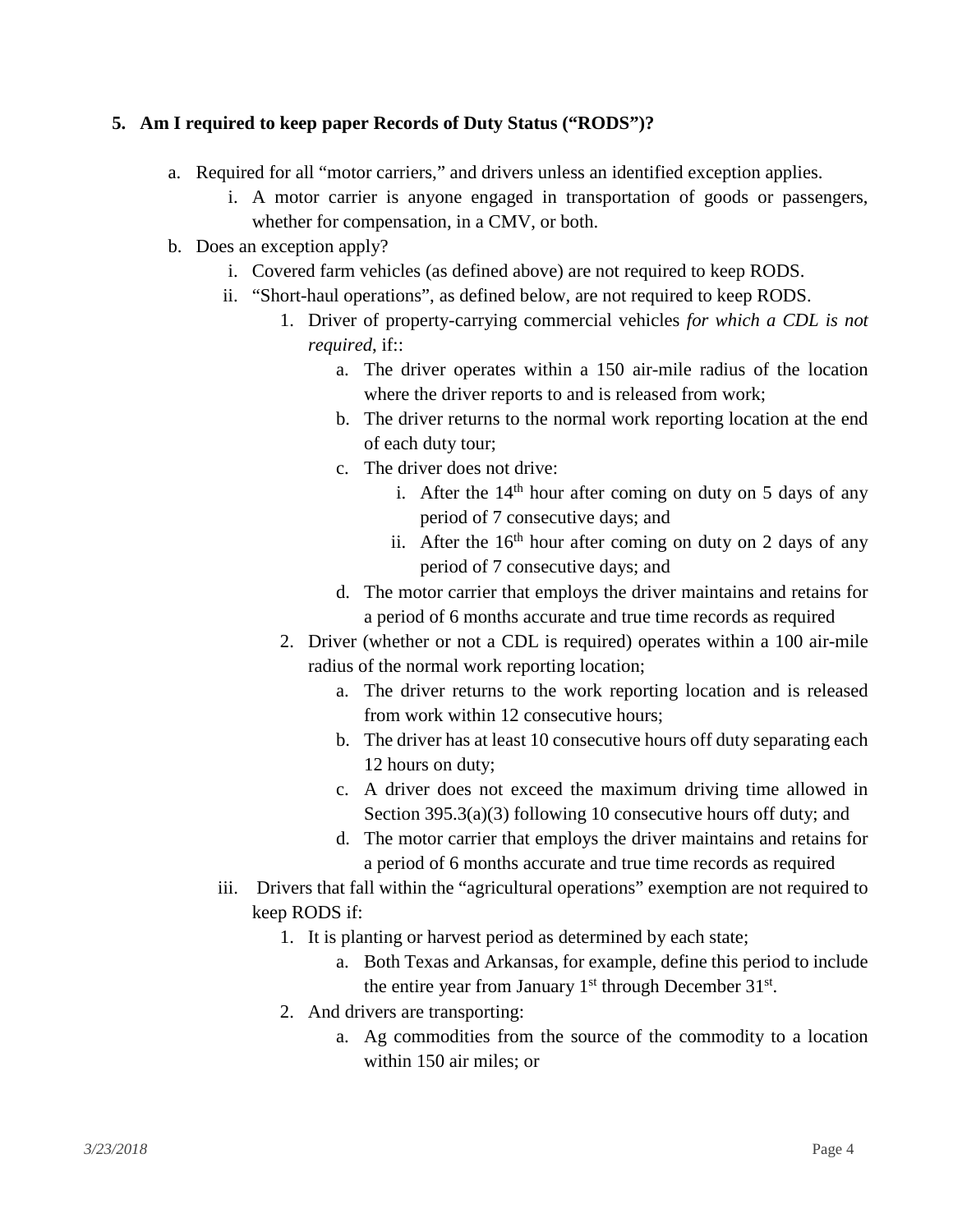- b. Farm supplies for ag purposes from a wholesale or retail distribution point of the farm supplies to a farm or other location where the supplies are intended to be used within a 150 air mile radius from the distribution point; or
- c. Farm supplies for agricultural purposes from a wholesale distribution point of the farm supplies to a retail distribution point of the farm supplies within a 150 air mile radius from the wholesale distribution point.
- iv. Drivers falling under the "occasional transportation" exception, discussed in Section 6 below, are exempt from keeping RODs.

#### **6. Do I need an Electronic Logging Device, or "ELD"?**

- a. ELDs are required for motor carriers operating "commercial motor vehicles" between multiple states when
	- i. Your vehicle has a GCWR, GVWR, GVW, or GCW of 10,001 pounds or more;
	- ii. You are traveling in "interstate commerce"; and
	- iii. You are hauling property (includes horses and livestock).
- b. Are you excluded from the requirement?
	- i. Vehicles older than model year 2000 are not required to have an ELD.
- **Note:** *Until June 18, 2018, there is a waiver excluding the transportation of "agricultural commodities" from the new electronic logging device regulations. Drivers operating under this waiver must carry a copy of it to present upon request. A copy of the waiver may be found at* [https://bit.ly/2uaFCoo.](https://bit.ly/2uaFCoo)

*Further, authorities will not enforce the ELD requirement for persons hauling livestock or insects through September 30, 2018. No official waiver paperwork is necessary for this provision to apply.*

ii. Drivers required to complete RODS for not more than 8 days within any 30 day period are not required to have an ELD.

*Note: Drivers not required to keep RODS at all fall under this exception.*

- iii. Drivers of a "covered farm vehicle" are not required to have an ELD if:
	- 1. Registered in a state with a license plate or other designation issued by the state that allows law enforcement officials to identify it as a farm vehicle;
	- 2. Operated by the owner or operator of a farm or ranch, or employee or family member of the farm owner;
	- 3. Used to transport agricultural commodities, livestock, machinery, or supplies to or from a farm or ranch;
	- 4. Not used in for-hire motor carrier operations; and
	- 5. Traveling in any state with a GVWR or GVW of less than 26,001 pounds; or if GVWR or GVW of over 26,001 pounds, traveling within the state in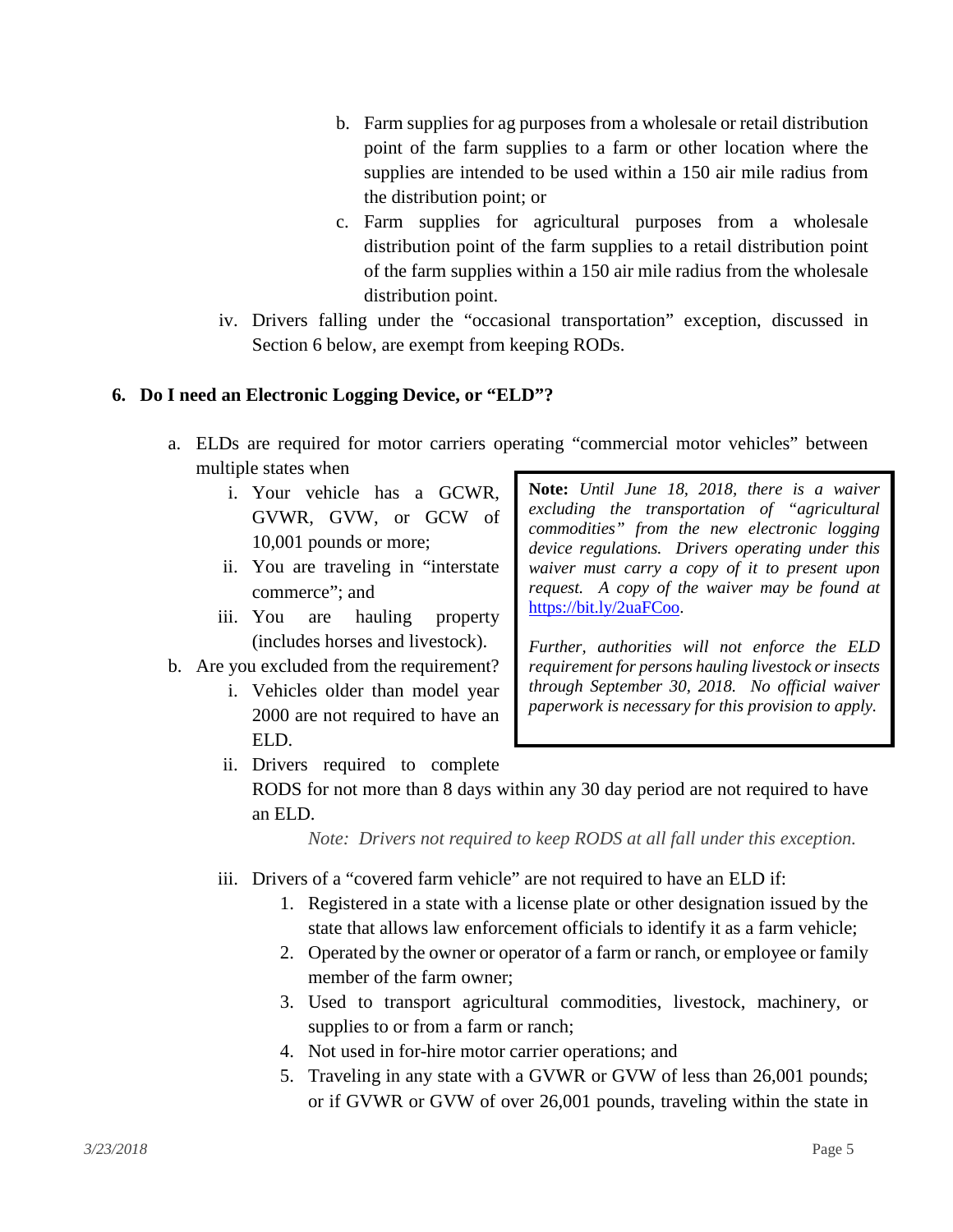which is registered or out of state within 150 air miles of the owner's farm or ranch.

- iv. Drivers engaged in the "occasional transportation of personal property" are not required to have an ELD. This exception applies if:
	- 1. The transportation is not in return for compensation; and
	- 2. It is not in the furtherance of a commercial enterprise
		- a. Any prize money is declared as ordinary income for taxes;
		- b. The cost of underlying activities is not deducted as a business expense for tax purposes;
		- c. Corporate sponsorship is not involved.

#### **Summary**

The first step is to determine whether a vehicle is being operated in "commerce" and, if so, whether that is intrastate or interstate commerce. If it is a vehicle operated in intrastate commerce, the driver should contact the appropriate state Department of Transportation. If it is operated in interstate commerce, the next step is to determine the gross combination weight rating and the gross vehicle weight rating (whichever is greater). With these initial questions answered, a driver may then continue to analyze which federal statutes apply.

A person must determine if a commercial driver's license ("CDL") is legally required. For anyone operating in commerce with a weight rating or actual weight of more than 26,001, a CDL is required, unless the vehicle qualifies as a covered farm vehicle.

Next, a person must analyze whether installing an electronic logging device ("ELD") is required. ELDs are required for any vehicle hauling property weighing over 10,001 pounds that does not fall under exceptions such as the covered farm vehicle, occasional transportation, or other listed exceptions. As part of analyzing the ELD requirements, a person should consider whether he or she is required to keep paper records of duty status (RODS.)

Many livestock owners will fall under an exception to the rules, such as the covered farm vehicle exemption or an exemption for drivers not required to maintain certain records more than 8 out of a 30 day period. There may be concern, however, for persons with vehicles over 26,001 pounds, who travel more than 8 days out of a 30 day period, who are traveling more than 150 miles out of state.

For example, a rodeo athlete living in San Antonio who is going to travel to Oklahoma City to compete in a rodeo may have to have a CDL, ELD, and be required to keep RODS. The "covered farm vehicle" exception to the CDL requirement would not apply as the athlete would be traveling out of state and more than 150 miles. Thus, a CDL would be required. The "covered farm vehicle" exception to the ELD requirement would not apply for the same reasons. Further, the occasional transportation exception likely would not apply because most athletes in this situation would deduct underlying expenses from taxes and many may have corporate sponsorships. Thus, the only potential exception left would be if the person was not required to keep paper records of duty status "RODS" for more than 8 days during a 30